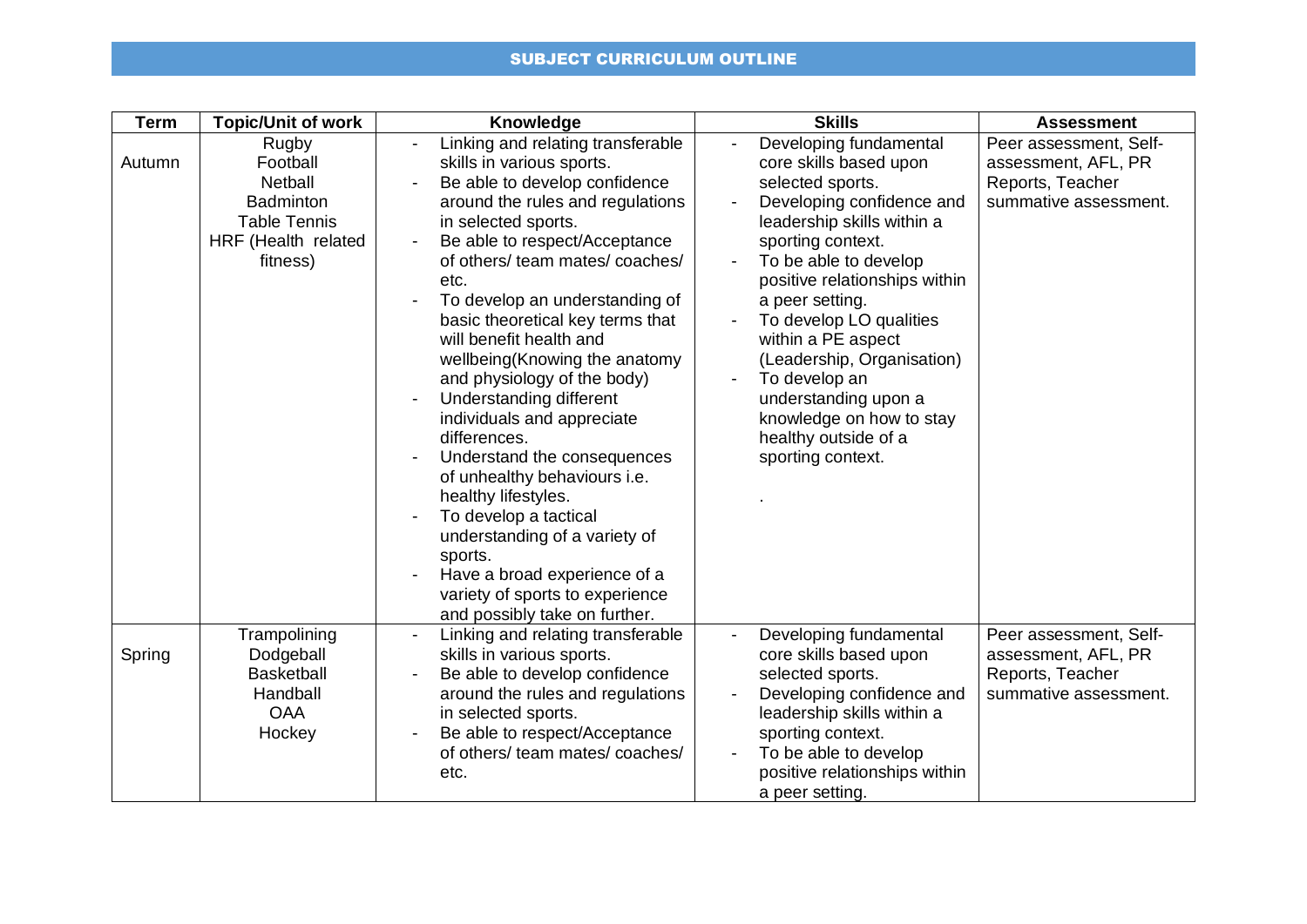## SUBJECT CURRICULUM OUTLINE

|                  |                                                                                                                                                                                         | To develop RI qualities<br>To develop an understanding of<br>basic theoretical key terms that<br>within a PE aspect<br>will benefit health and<br>(Resilience, Initiative)<br>wellbeing(Knowing the anatomy<br>To develop an<br>and physiology of the body)<br>understanding upon a<br>Understanding different<br>knowledge on how to stay<br>individuals and appreciate<br>healthy outside of a<br>sporting context<br>differences.<br>To develop knowledge and<br>Understand the consequences<br>of unhealthy behaviours i.e.<br>understanding of creating<br>healthy lifestyles.<br>aspects of sport<br>To develop a tactical<br>Aesthetically pleasing<br>understanding of a variety of<br>(Trampolining)<br>To understand mapping<br>sports.<br>Have a broad experience of a<br>skills<br>variety of sports to experience<br>and possibly take on further.<br>To gain confidence and<br>understanding around the health<br>and safety in a sporting<br>environment taking particular<br>attention to Trampolining and<br>rugby |
|------------------|-----------------------------------------------------------------------------------------------------------------------------------------------------------------------------------------|-------------------------------------------------------------------------------------------------------------------------------------------------------------------------------------------------------------------------------------------------------------------------------------------------------------------------------------------------------------------------------------------------------------------------------------------------------------------------------------------------------------------------------------------------------------------------------------------------------------------------------------------------------------------------------------------------------------------------------------------------------------------------------------------------------------------------------------------------------------------------------------------------------------------------------------------------------------------------------------------------------------------------------------|
| Summer<br>Term 1 | Athletics (Field)<br>Athletics (Track)<br>Cricket<br>Rounder's<br>Softball<br><b>Alternative Sports</b><br>(Ultimate Frisbee,<br>Capture the flag,<br>Gaelic football, Pop<br>Lacrosse) | Linking and relating transferable<br>Developing fundamental<br>Peer assessment, Self-<br>skills in various sports.<br>core skills based upon<br>assessment, AFL, PR<br>Be able to develop confidence<br>selected sports.<br>Reports, Teacher<br>summative assessment.<br>around the rules and regulations<br>Developing confidence and<br>in selected sports.<br>leadership skills within a<br>Be able to respect/Acceptance<br>sporting context.<br>of others/ team mates/ coaches/<br>To be able to develop<br>positive relationships within<br>etc.<br>To develop an understanding of<br>a peer setting.<br>basic theoretical key terms that<br>To develop C qualities<br>will benefit health and<br>within a PE aspect<br>(Communication)                                                                                                                                                                                                                                                                                       |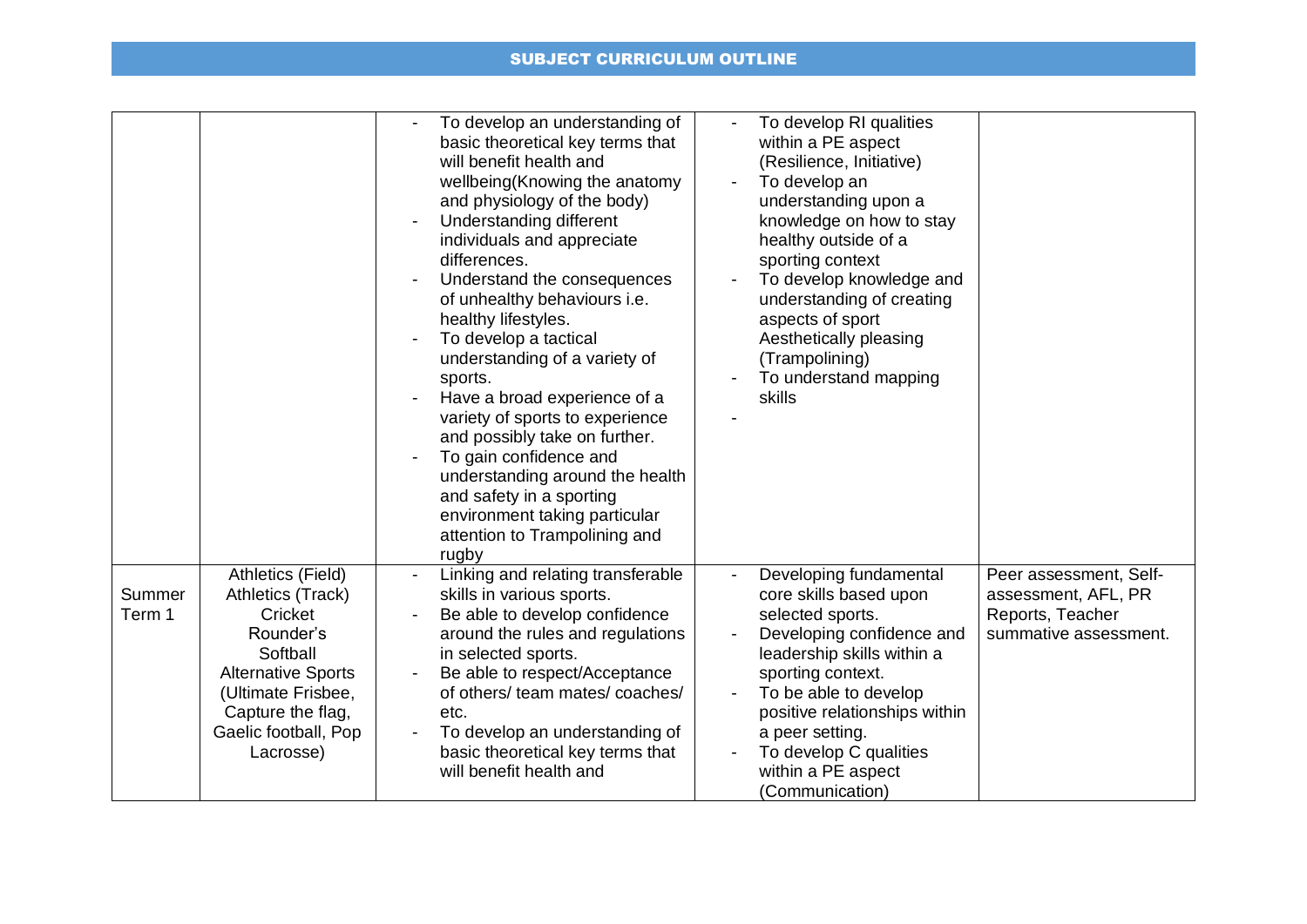## SUBJECT CURRICULUM OUTLINE